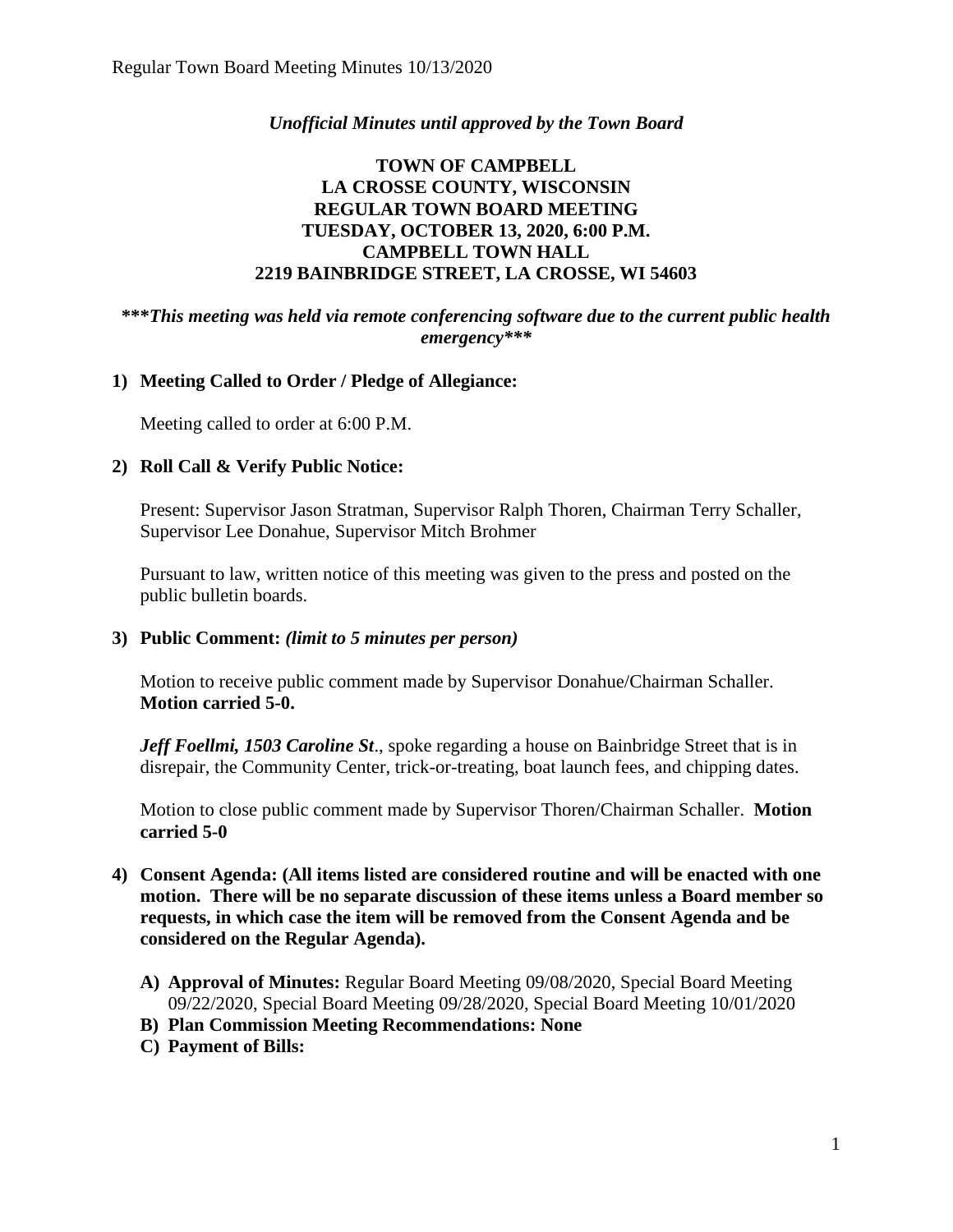Motion to approve the Consent Agenda made by Supervisor Brohmer/Chairman Schaller. **Motion carried 5-0.**

### **5) Business:**

**A.** Ryan and Lori Kellicutt, 502 Olivet St., request for a third dog permit. (Clerk)

Ryan Kellicutt explained that his family had recently moved to the Town with their three dogs.

Motion to approve a third dog permit for Ryan and Lori Kellicutt, 502 Olivet St., made by Supervisor Brohmer/Chairman Schaller. **Motion carried 4-0. Supervisor Stratman abstained**

**B)** Approval of 6th payment to Gerke Excavating in the amount of \$66,413.23 for the 2019 Street & Stormwater Improvement Project. (Thoren)

Russ Kiviniemi, Cedar Corporation, explained that this would be the final payment to Gerke Excavating for the 2019 project and there were a few punch list items that needed to be completed.

Motion to approve the  $6<sup>th</sup>$  payment to Gerke Excavating in the amount of \$66,413.23 for the 2019 Street & Stormwater Improvement Project, withholding \$10,000 until the final punch list items are completed made by Supervisor Thoren/Supervisor Donahue. **Motion carried 5-0.**

**C)** Consideration of Community Center rentals during the COVID-19 public health emergency. (Donahue)

Supervisor Donahue stated that although the COVID numbers in the County are trending downward, it is premature to guarantee that the Community Center will be open by December.

There was some discussion regarding capacity limits in the Community Center due to the recent Governor's mandate.

Motion to keep the Community Center closed for the time being and reconsider the item at the November 10, 2020 Regular Board meeting made by Donahue/Chairman Schaller. **Motion carried 5-0.** 

**D)** Consideration of establishing community guidelines for Halloween. (Donahue)

Supervisor Donahue stated that trick-or-treating is an outdoor activity and there are ways to participate safely.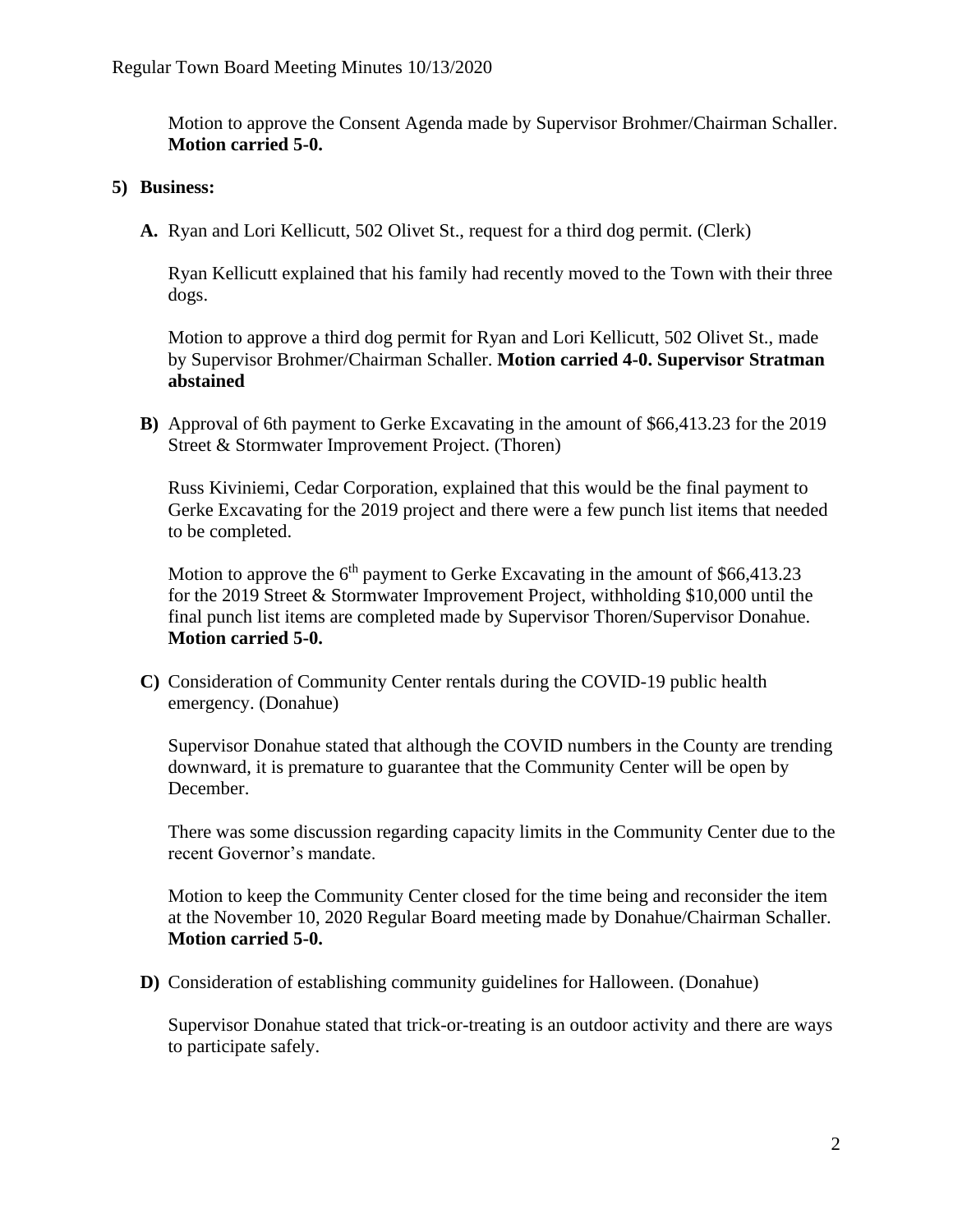Police Chief Gavrilos stated that the City of La Crosse is discouraging its residents from trick-or-treating but he agrees with Supervisor Donahue that it can be done safely.

Motion to authorize trick-or-treating in the Town of Campbell on Saturday, October 31 from 4 p.m. to 8 p.m. and to post information on the Town's social media and website for the public encouraging safe practices made by Supervisor Donahue/Chairman Schaller. **Motion carried 5-0.**

**E)** Discussion and possible action regarding security at Town parks. (Stratman)

Supervisor Stratman stated that he has been in touch with the residents that brought forth safety concerns at the September Town Board meeting. They are working on the possibility of getting video surveillance at the parks.

There was some discussion on private camera owners voluntarily registering their cameras with the Town. Police Chief Gavrilos stated that the Town has this program in place currently and also partners with the City of La Crosse.

## **No action taken**

**F)** Resolution #2020-6 A Resolution to Approve a Public Participation Plan to Update the Comprehensive Plan for the Town of Campbell. (Clerk)

Motion to approve Resolution #2020-6 made by Supervisor Brohmer/Chairman Schaller. **Motion carried 5-0.** 

**G)** Resolution #2020-7 A Resolution to Withdraw from the Wisconsin Public Employers' Group Health Insurance Program. (Chair)

Motion to approve Resolution #2020-7 made by Supervisor Donahue/Supervisor Thoren. **Motion carried 5-0.**

**H)** Appointment of additional election inspectors for 2020-2021. (Clerk)

Motion to approve the list of additional election inspectors for 2020-2021, and removing Carl Wiggert, made by Supervisor Donahue/Chairman Schaller. **Motion carried 5-0.**

**I)** Approval of Operator's Licenses for Kali M Frye and Adam E. Lavine, Huck Finn's on the Water. (Clerk)

Motion to approve Operator's Licenses for Kali M Frye and Adam Lavine made by Supervisor Donahue/Chairman Schaller. **Motion carried 5-0.**

**J)** Approval of the 2020 Sewer Rehab Program. (Brohmer)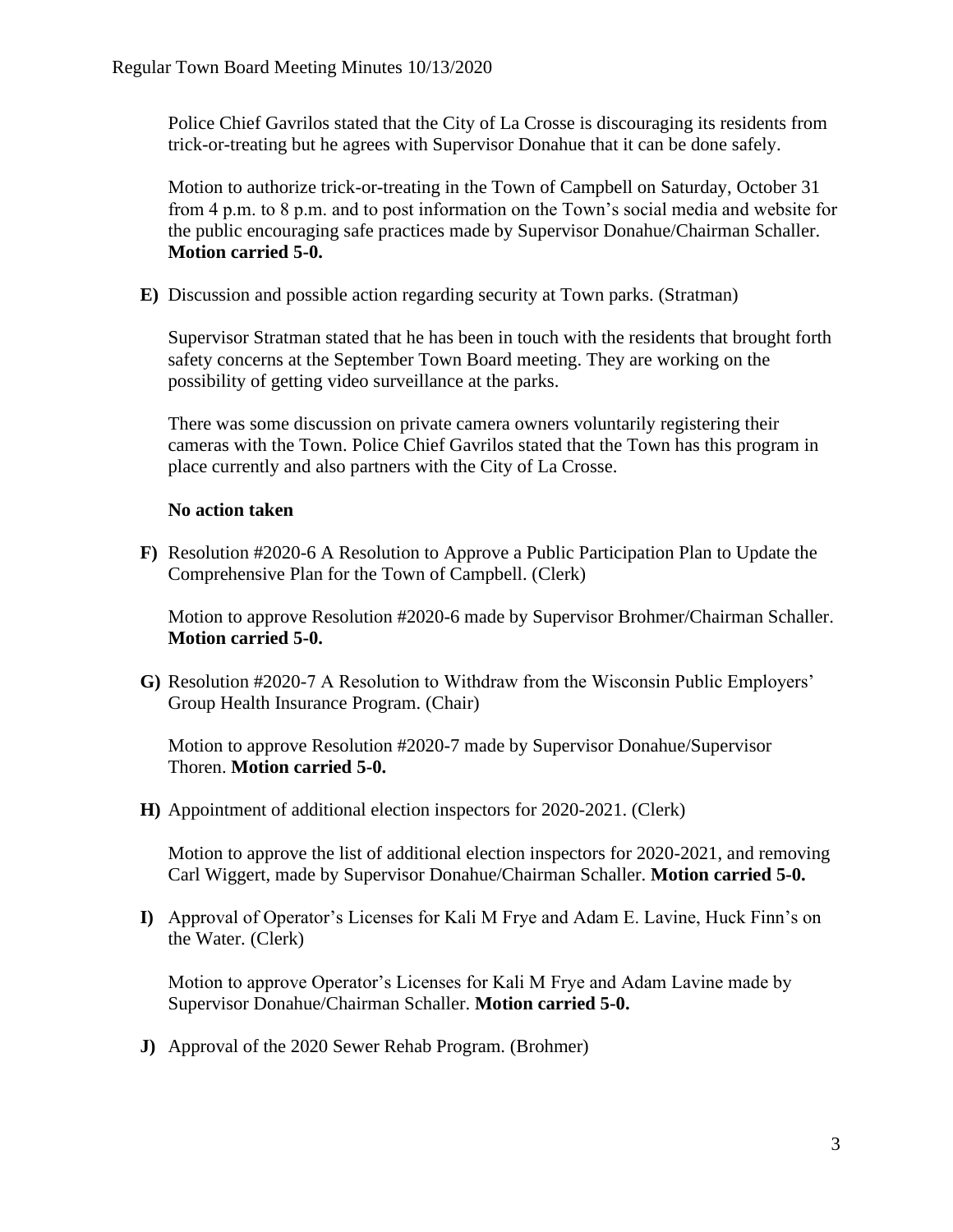Supervisor Brohmer discussed some of the sewer work that he hopes to complete in 2020. He presented worksheets from Davy Engineering outlining projects totaling \$321,000.

There was some discussion about applying for a CBDG grant to replace the pavement when the sewer replacement project on Usher and Locust Streets is completed.

Motion to move forward with the 2020 sewer rehab program as presented for an amount not to exceed \$321,000 made by Supervisor Brohmer/Chairman Schaller. **Motion carried 5-0.**

**K)** Discussion and possible action regarding boat launch fees for 2021. (Stratman)

Supervisor Stratman stated that the Town's boat launch fees have been consistent with the fees charged by the City of La Crosse up until 2020, when the City raised their fees. He would like to raise the Town fees to match the City's and have the boat launch pass associated with the vehicle rather than the trailer.

There was some discussion about implementation, signage, and policing the boat launch areas.

Motion to carry this agenda item over to the November 10, 2020 Regular Board meeting made by Supervisor Stratman/Chairman Schaller. **Motion carried 5-0.**

**L)** Discussion and possible action on the Town of Campbell Fee Schedule for 2021. (Clerk)

Clerk Hanan presented an updated Fee Schedule for 2021 to include increases to the cat licenses fees, boat launch fees, and zoning issues.

Motion to carry this agenda item over to the November 10, 2020 Regular Board meeting made by Supervisor Brohmer/Chairman Schaller. **Motion carried 5-0.**

**M)** Discussion and possible action regarding brush chipping dates for 2021. (Thoren)

Supervisor Thoren stated that the Town has frequently had issues with flooding in April. This is also the time that the maintenance department sweeps the streets. Moving the chipping start dates to May would take some of the pressure off of the maintenance department during this time.

Motion to move the beginning of brush chipping to May permanently made by Supervisor Thoren/Supervisor Brohmer. **Motion carried 5-0.**

**N)** Set date for next budget working session. (Chair)

The next budget working session will be held Thursday, October 15, 2020 at 4:00 p.m.